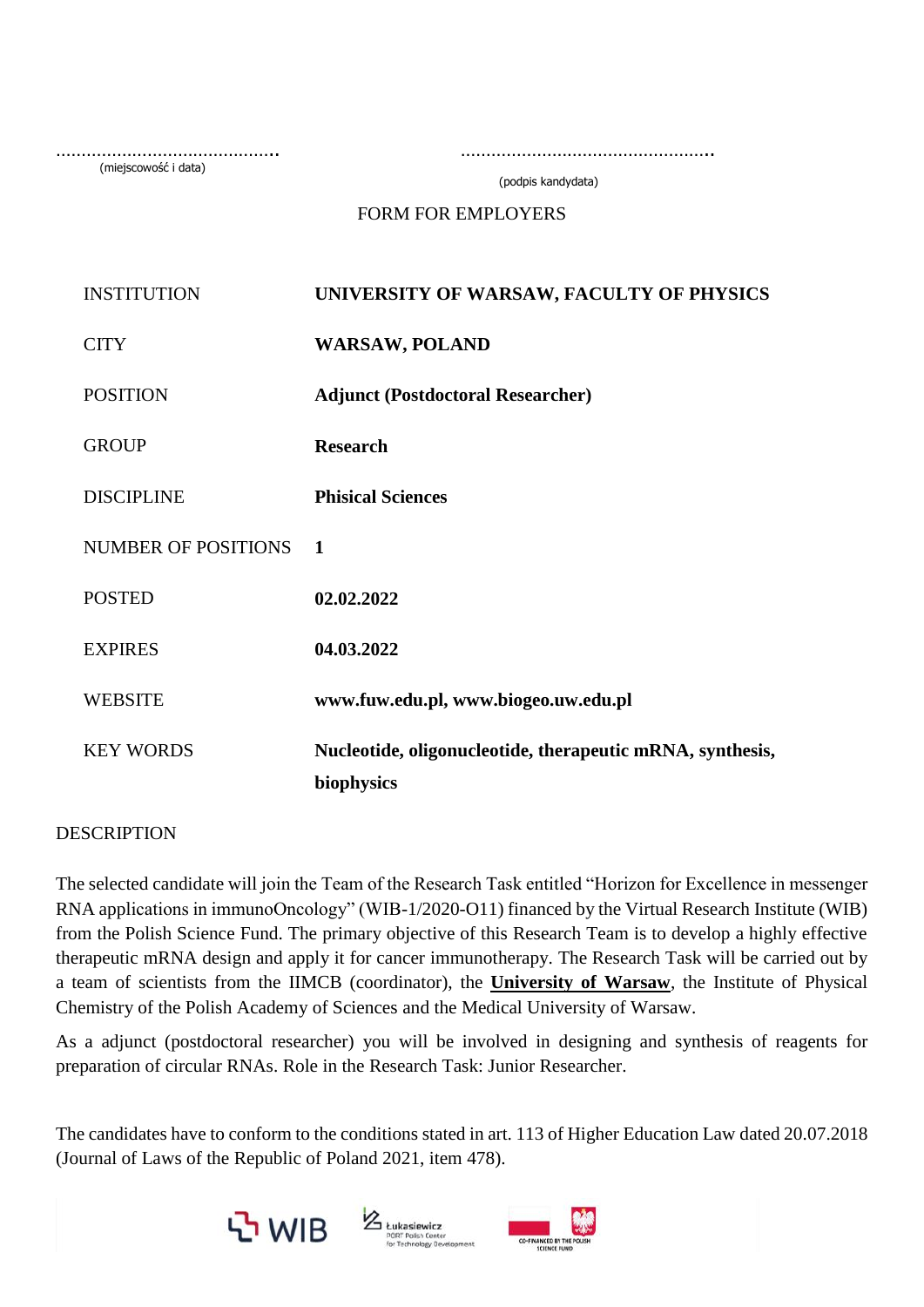## The requirements:

- 1. PhD degree in Biophysics, Chemistry, Molecular Biology or related field
- 2. Ability to fluently communicate in English and great interest in the chemistry and biology of nucleotides and oligonucleotides
- 3. Desirable previous experience in organic synthesis and spectroscopic analysis of organic compounds
- 4. Prior experience in nucleic acid research is welcome but is not required
- 5. List of publication related to the subject of the project is very important in candidate evaluation
- 6. Good organizational skills and the ability to work in a team
- 7. Commitment to comply with the non-competition policy in accordance with the WIB Program guidelines

# Key responsibilities:

The Junior Researcher will be involved in the design and synthesis of reagents for the preparation of circular RNA. The other tasks will be reporting the obtained results and preparation of publication manuscripts.

### Employment conditions

0,7 of full-time employment for 60 months (from 01/04/2022)

### The candidate should provide the following documents:

To apply please send following documents **in English** in one PDF-file to [jkowalska@fuw.edu.pl](mailto:jkowalska@fuw.edu.pl)

- 1. Updated Curriculum vitae inclusive of contact details to previous supervisors and description of prior research experience. (Max 2 pages)
- 2. Mottivation letter (Max 2 pages)
- 3. A list of publications and conference presentations
- 4. Recommendation letter(s) of your previous supervisors or collaborators (Desirable).
- 5. Information on the processing of personal data information clause and consent clause attachment to the announcement (available on the website [https://bsp.adm.uw.edu.pl/wp](https://bsp.adm.uw.edu.pl/wp-content/uploads/sites/18/2021/01/Klauzula-informacyjna-przy-rekrutacji-do-pracy_11_2019_EN.docx)[content/uploads/sites/18/2021/01/Klauzula-informacyjna-przy-rekrutacji-do](https://bsp.adm.uw.edu.pl/wp-content/uploads/sites/18/2021/01/Klauzula-informacyjna-przy-rekrutacji-do-pracy_11_2019_EN.docx)pracy 11\_2019\_EN.docx - the pdf-format with a scanned signature.
- 6. Statement on reading and accepting the rules for job applications for a position of an academic teacher at the University of Warsaw (available on the website [https://www.fuw.edu.pl/dokumenty-i](https://www.fuw.edu.pl/dokumenty-i-formularze.html)[formularze.html](https://www.fuw.edu.pl/dokumenty-i-formularze.html) ) - the pdf-format with a scanned signature.

Candidate selected in in the competition is required to submit original documents. The entire procedure will be concluded before 18.03.2022. The candidate might be asked for an interview with the commission appointed by the Dean of the Faculty. Candidates will be notified individually (by e-mail) about the results of the competition. This announcement is the first step in the procedure of employing an academic teacher and its positive result will be a base for consecutive steps.

The announcement will be published on the following websites:

- <https://wib.port.org.pl/en/homepage/>
- <https://www.iimcb.gov.pl/en/>
- <https://www.uw.edu.pl/>
- https://www.fuw.edu.pl/
- <https://www.wum.edu.pl/>
- <https://ichf.edu.pl/>





<https://euraxess.ec.europa.eu/>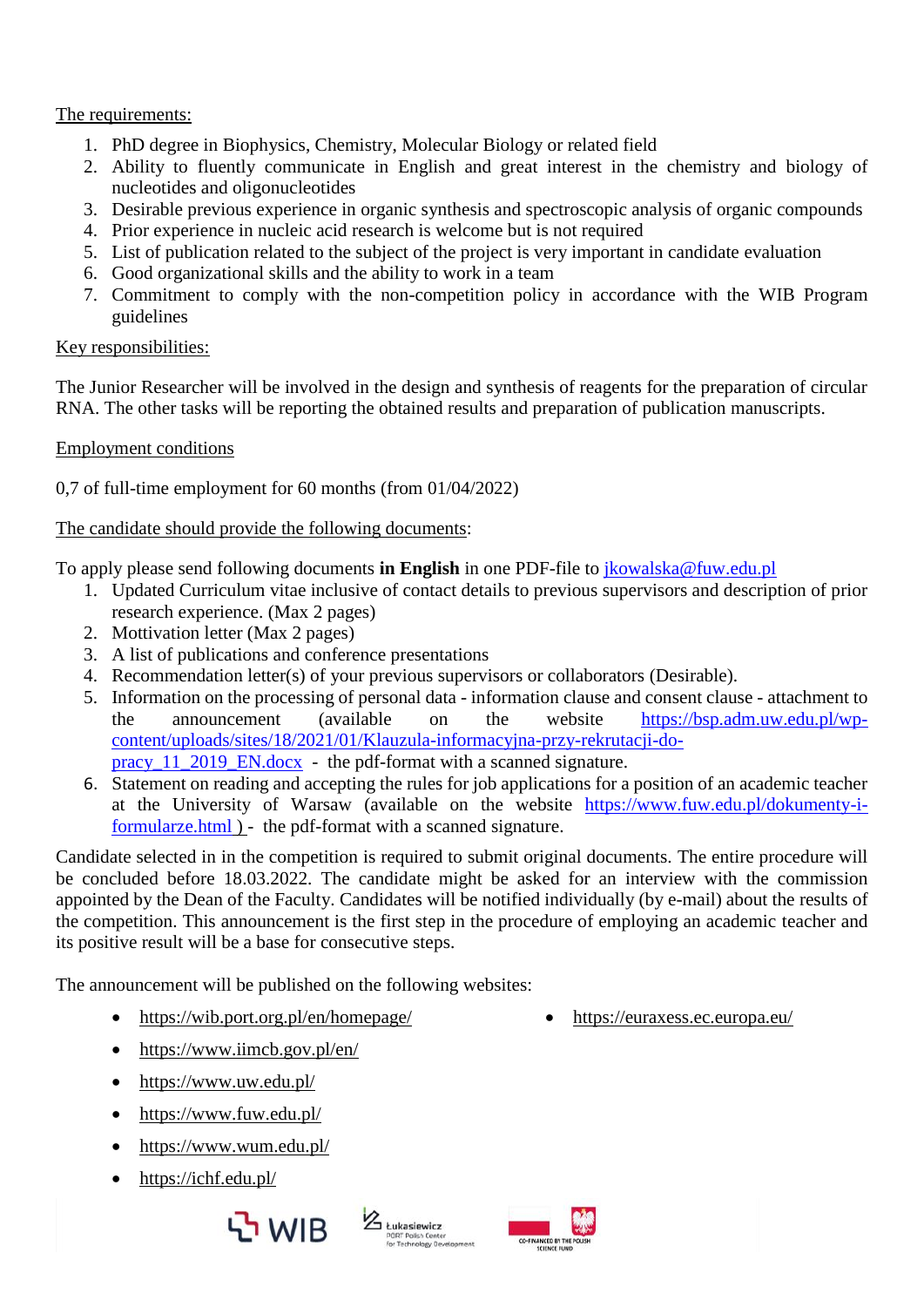…………..………………….. given and family name

# **Information on personal data processing**

### **Controller**

Controller of your personal data processed in connection with the recruitment process is the University of Warsaw, ul. Krakowskie Przedmieście 26/28, 00-927 Warszawa, as the Employer.

Contact with the controller:

- by traditional mail at: University of Warsaw, ul. Krakowskie Przedmieście 26/28, 00-927 Warszawa (name the organizational unit to which your letter is addressed);
- by phone: 22 55 20 355.

### **Data Protection Officer (DPO)**

Controller has designated Data Protection Officer whom you may contact via email at  $i$ od@adm.uw.edu.pl. You may contact the DPO in all matters relating to your personal data processing by the University of Warsaw and the exercise of rights in relation to the processing of personal data.

The DPO, however, does not proceed other matters, like handling recruitment procedures, collecting recruitment documents, providing information on current recruitment process.

### **Purpose and legal grounds of data processing**

Personal data of candidates for employment shall be processed for recruitment purposes only.

Your personal data shall be processed in the scope as indicated by employment law<sup>9</sup> (given name (names) *and family name, date of birth, contact information as provided, education, professional qualifications, previous employment*) for the purposes of this recruitment process<sup>10</sup>, whereas other data<sup>11</sup> shall be processed based on your consent which may take the following wording:

*I agree to the processing of personal data provided in .... (e.g. CV, cover letter, and other submitted documents) by the University of Warsaw for realising my recruitment process.*

If your documents include data as mentioned in Art. 9 section 1 of the GDPR (special categories of personal data), processing shall be possible upon your consent to processing such data<sup>12</sup> which may take the following wording:

*I agree to the processing of special categories of personal data, as mentioned in Art. 9 section 1 of the GDPR, provided in .................. (e.g. CV, cover letter, and other submitted documents)* 

<sup>11</sup> Art. 6 section 1 letter a of the GDPR;

<sup>12</sup> Art. 9 section 2 letter a GDPR;







 $\overline{a}$  $9$  Art. 22<sup>1</sup> of the law of June 26, 1974 Labour Code (i.e. Journal of Laws 2019 item 1040 with subsequent changes); <sup>10</sup> Art. 6 section 1 letter b of the Regulation of the European Parliament and the Council (EU) 2016/679 of April 27, 2016 on protection of individual persons with regard to the personal data processing and on the free flow of such data, and also repealing Directive 95/46/EC (general regulation on data protection) (Official Journal EU L 119 of 04.05.2016, page 1, with subsequent changes) (hereinafter as the GDPR);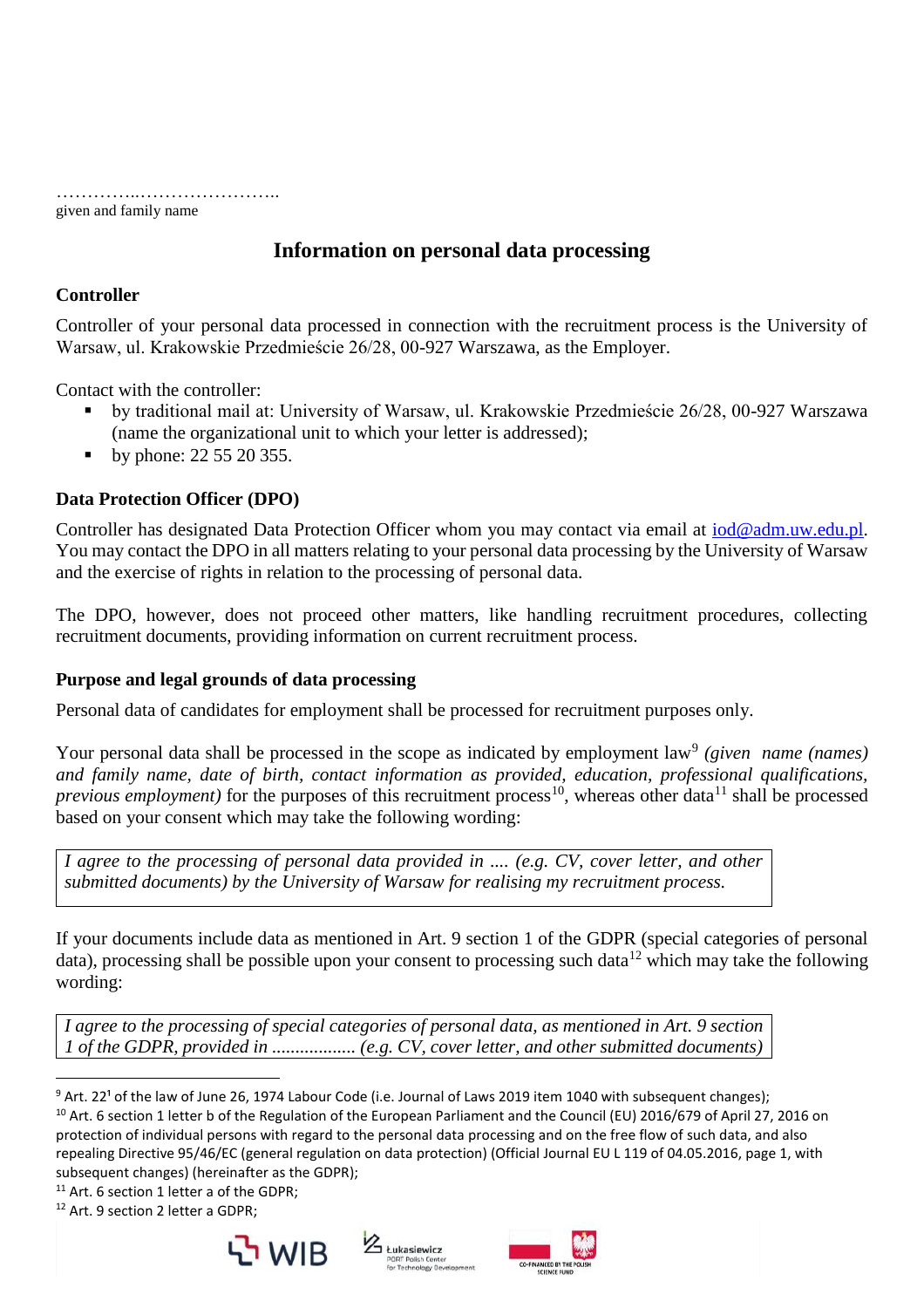*by the University of Warsaw for realising my recruitment process.*

The University of Warsaw shall be also processing your personal data in future recruitment processes upon your consent<sup>13</sup> which may take the following wording:

*I consent to processing of my personal data for the purposes of any future recruitment processes at the University of Warsaw for the period of the next nine months.*

*You may revoke all such consents at any time by, for example, sending an email at ………………………………… (email address due for the recruitment process).*

*Be advised that the revocation of your consent does not affect legal compliance of processing which had been completed upon consent before its revocation.*<sup>14</sup>

### *Data retention period*

*Your personal data collected in this recruitment process shall be stored over the period of three months from the date the recruitment process is completed.*

*In case you agree to process your data in future recruitments, your data shall be used over the period of nine months.*

### *Data recipients*

Officers authorized by the Controller shall have access to your personal data, the processing of which is in the scope of their duties.

Recipients of personal data may be other subjects obligated by the Controller to provide specific services involving data processing, like members of the competition committee. *(name all recipients of data)*

### **Data transfer outside the European Economic Area (EEA)**

Your personal data shall be disclosed to subjects authorized by law. Signing-in is through Google Forms. Your personal data may be also processed by our provider of G-Suit for education by Google Company in their data processing centres.<sup>15</sup> Your data shall be protected under the standards of the Privacy Shield, accepted by the European Commission.<sup>16</sup> This shall guarantee an adequate level of data security.

### **Rights of the data subject**

*Under the GDPR data subjects have the following rights:*

- *to access data and to receive copies of the actual data;*
- *to* correct (rectify) your personal data;
- to restrict processing of personal data;
- to erase personal data, subject to provisions of Art. 17 section 3 of the GDPR;
- to file a claim with the [President of the Personal Data Protection Office, if you b](https://uodo.gov.pl/en/573/935)elieve data processing violates law.

#### **Information on the requirement to provide data**

Providing your personal data in the scope resulting from law is necessary to participate in the recruitment process. Providing other personal data is voluntary.

 $\overline{a}$ 

<sup>16</sup> https://www.privacyshield.gov







<sup>13</sup> Art. 6 section 1 letter a GDPR;

<sup>&</sup>lt;sup>14</sup> Art. 7 section 3 GDPR;

<sup>15</sup> https://www.google.com/about/datacenters/inside/locations/index.html